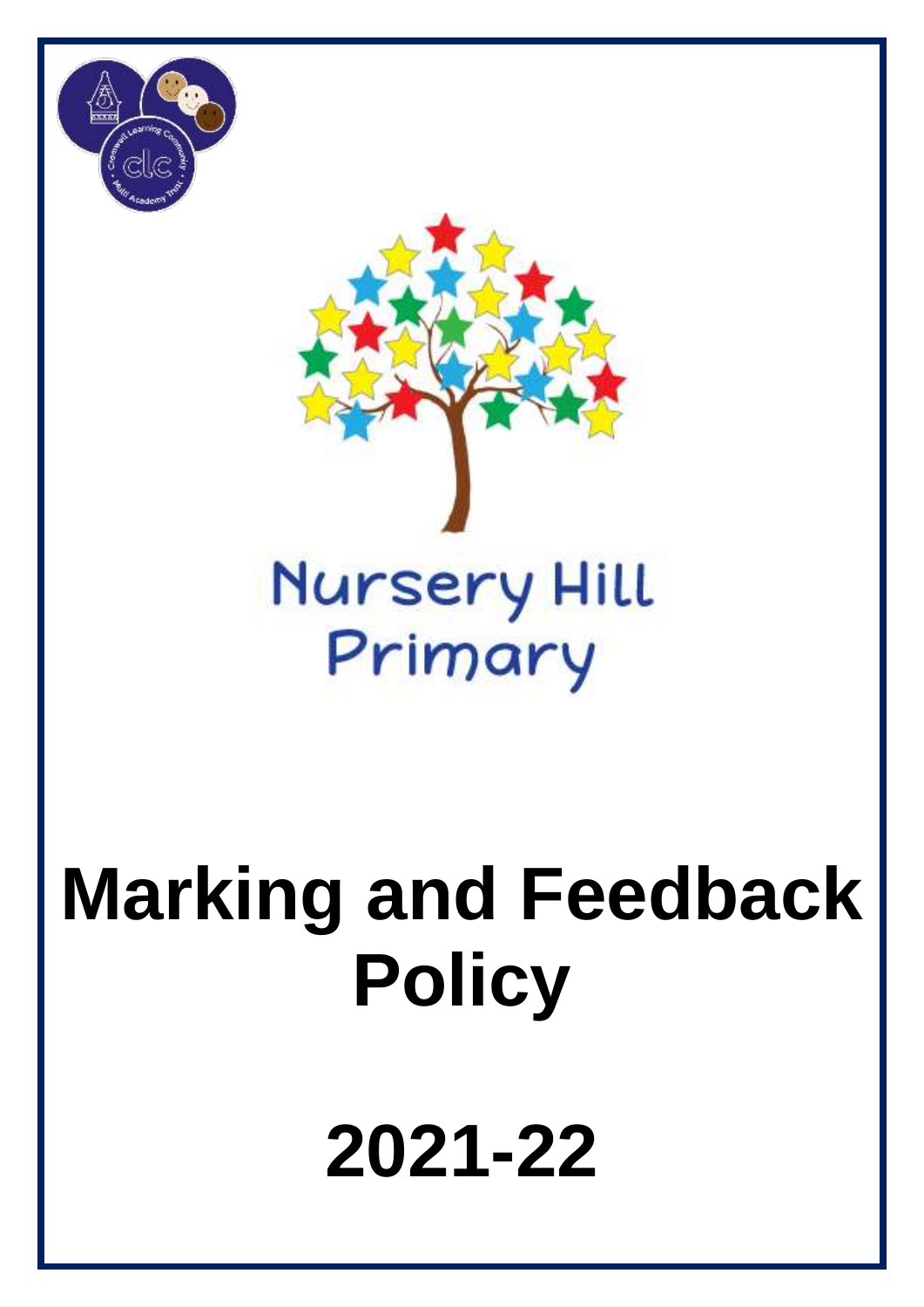#### **Our policy for feedback supports our vision by:**

- Recognising that feedback is an essential part of planning and assessing teaching and learning.
- Teachers completing Live Marking during Lesson time where appropriate so that children make immediate progress (this may be evidenced by a word/phrase written by the teacher)
- **A range of assessment strategies that may be used during the lesson rather than at the end**.
- Ensuring the purpose of feedback is to assist learning.
- Ensuring feedback is, regular, frequent and purposeful.
- Promoting high standards and positive attitudes to learning and behaviour.
- Ensuring a consistent approach to feedback throughout key stage 1 & 2.
- Valuing work and giving recognition and praise for achievement.
- Providing constructive feedback and clear strategies for improving learning.
- Correcting mistakes, addressing misunderstandings and offering encouragement.
- Providing assessment information and informing future planning.
- Provide on-going opportunities for self-assessment.
- Teaching children to recognise what they do well.
- Fostering a culture whereby it is okay to make mistakes but good to learn from them.
- Ensuring feedback is regular and frequent.
- Encouraging pupils to accept help/guidance from others.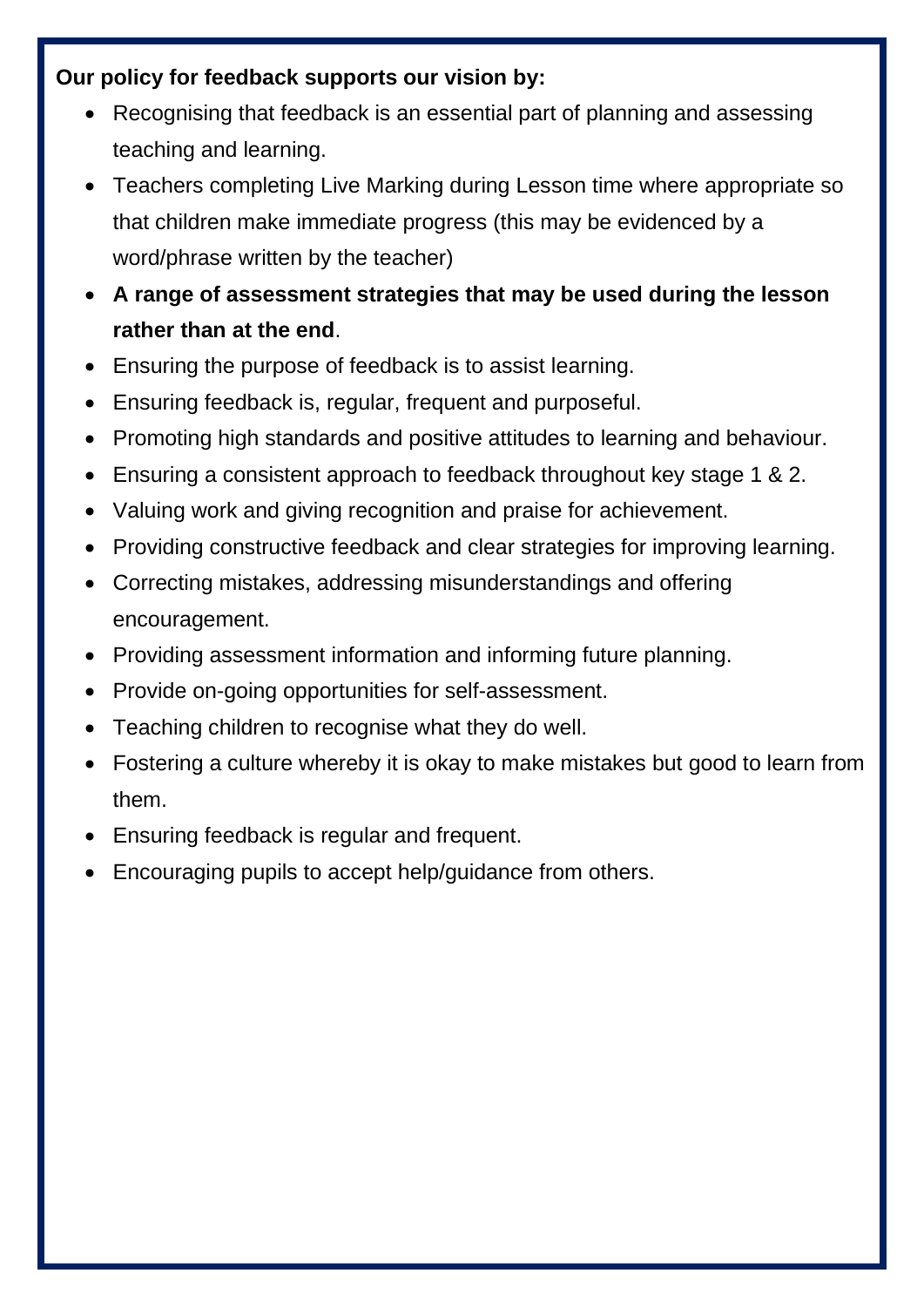#### **Our procedure for feedback:**

At Nursery Hill Primary, we believe feedback should:

- Acknowledge each piece of work.
- Marking must be manageable for staff and completed in green pen with the child if possible. It must also be consistent within the key stage and use the codes identified, in order to support children's understanding by using visual clues.
- Involve other adults within the classroom as appropriate.
- Be selective and relate to specific success criteria and targets known to the pupil in advance.
- All comments should be a constructive statement on how to improve.
- Teacher led groups will be set a gap task extending their understanding/learning.
- Take account of individual understanding and application.
- Provide pupils with the opportunity to assess their own work and that of others.
- **High standards of presentation and pride in ones work** is expected and may be commented on after the learning objective has been considered. **All practitioners across the school must also model high standards of presentation and handwriting skills**.
- All work should be dated and titled using an "I understand or I know" statement reflecting the learning objective (WALT).
- Success criteria (WILF) that will be marked against however will not always be written in books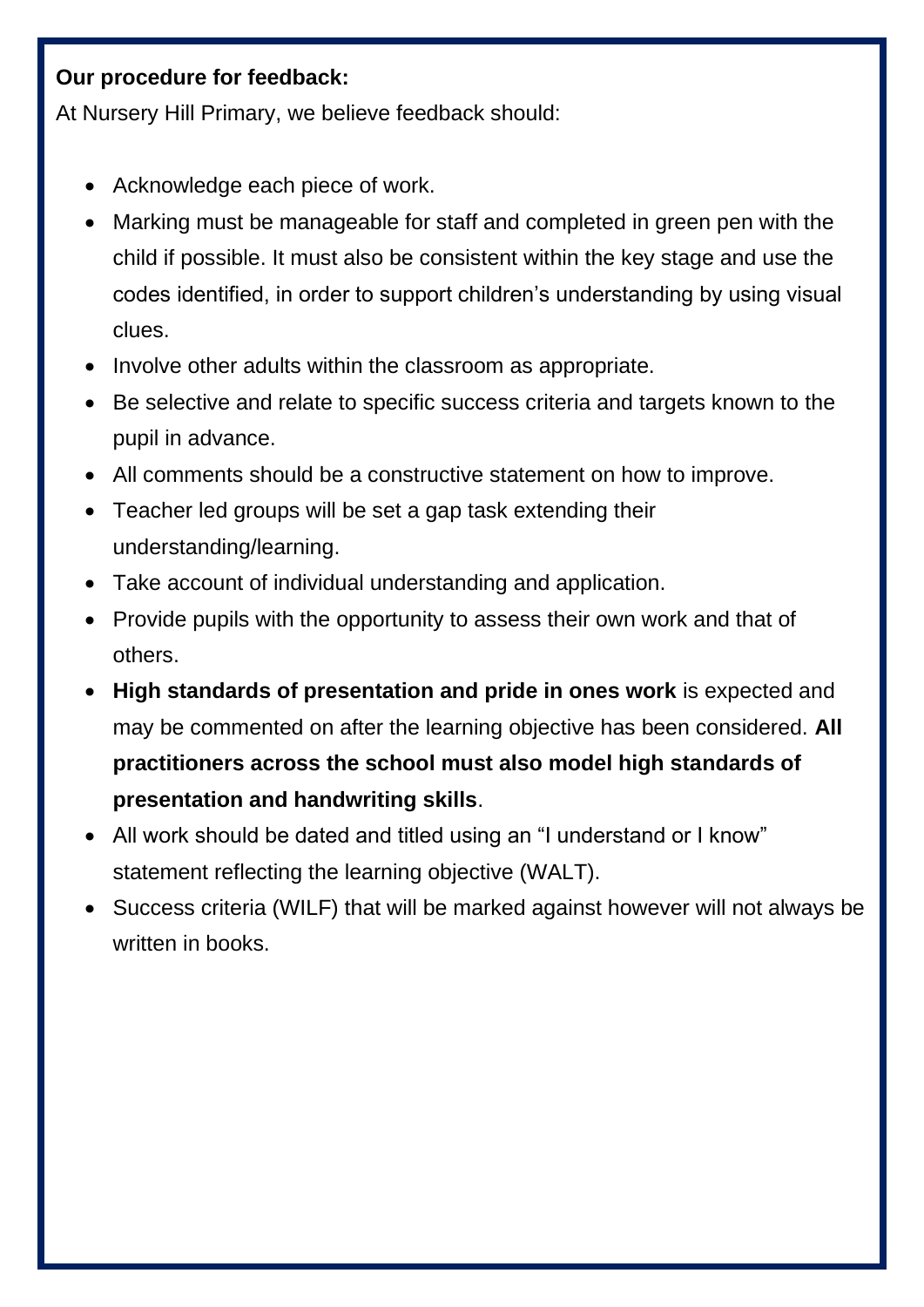### **Types of feedback:**

#### **Summative marking**

- This usually consists of ticks and other simple marks associated with closed tasks where the answer is either right or wrong.
- This can also be marked by the children, as a class or in groups.

### **Verbal Feedback**

• Nursery Hill Primary recognises the importance of children receiving regular verbal feedback. This is particularly important in the early years and KS1 where children may be unable to read a written comment this will be noted by the teacher by feedback **VF** next to the section of work discussed.

#### **Formative feedback/marking**

- This is used for any piece of work that is marked in the absence of the child, and should be a generic comment (e.g. check your punctuation).
- Gap tasks should be set where there is a misconception or an opportunity to deepen understanding.
- Useful gap tasks include:
	- -Reminder prompts (e.g. 'what else could you say about the prince's clothes?')

-A scaffold prompt (e.g. 'What was the monster doing?', 'the monster was so angry that he...')

- A key word prompts (e.g. Word choice)

-Consolidation opportunities (e.g. a calculation error addressed from maths, 5 a day.)

- Linking their knowledge and understanding (e.g. How does this behaviour relate to…)

• In order for the feedback to be formative, all corrections and gap tasks need to be completed by the children. Therefore, when work has been marked in this way, time must be given for children to read and respond based on the improvements suggested.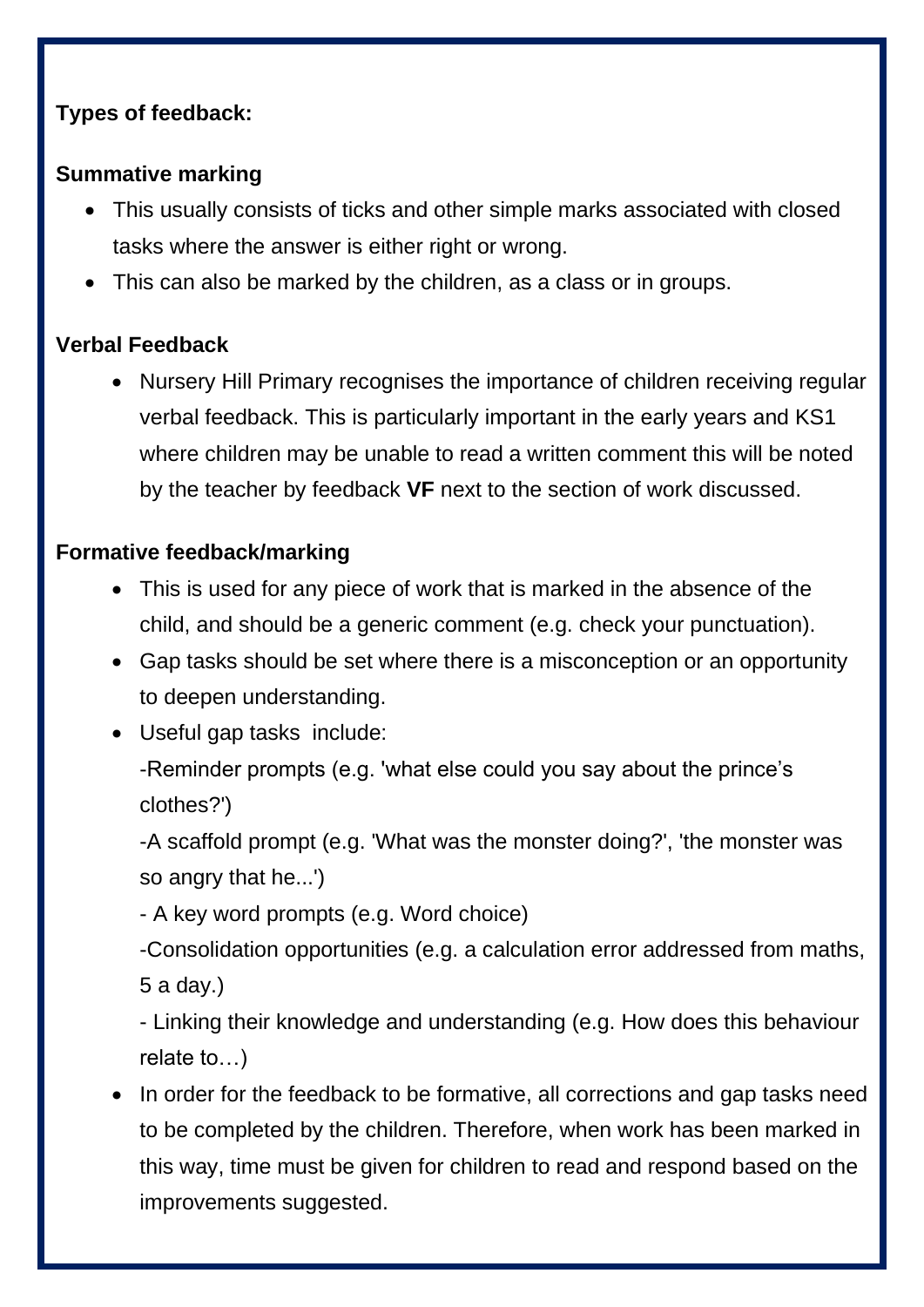#### **Self-assessment**

- Where possible, pupils should self-evaluate by identifying their own successes and areas for improvement. In addition, pupils may be asked to mark their work in pairs, to engender discussion about the work.
- Children will make additions and revisions to work in red crayon in year 1 and red pen in years 2-6.
- **Across both key stages**
- A series of codes and symbols are used across school to support children with visual cues for their feedback. Where possible immediate feedback should be given (*verbal using key word prompts*)



Guided group **Verbal feedback**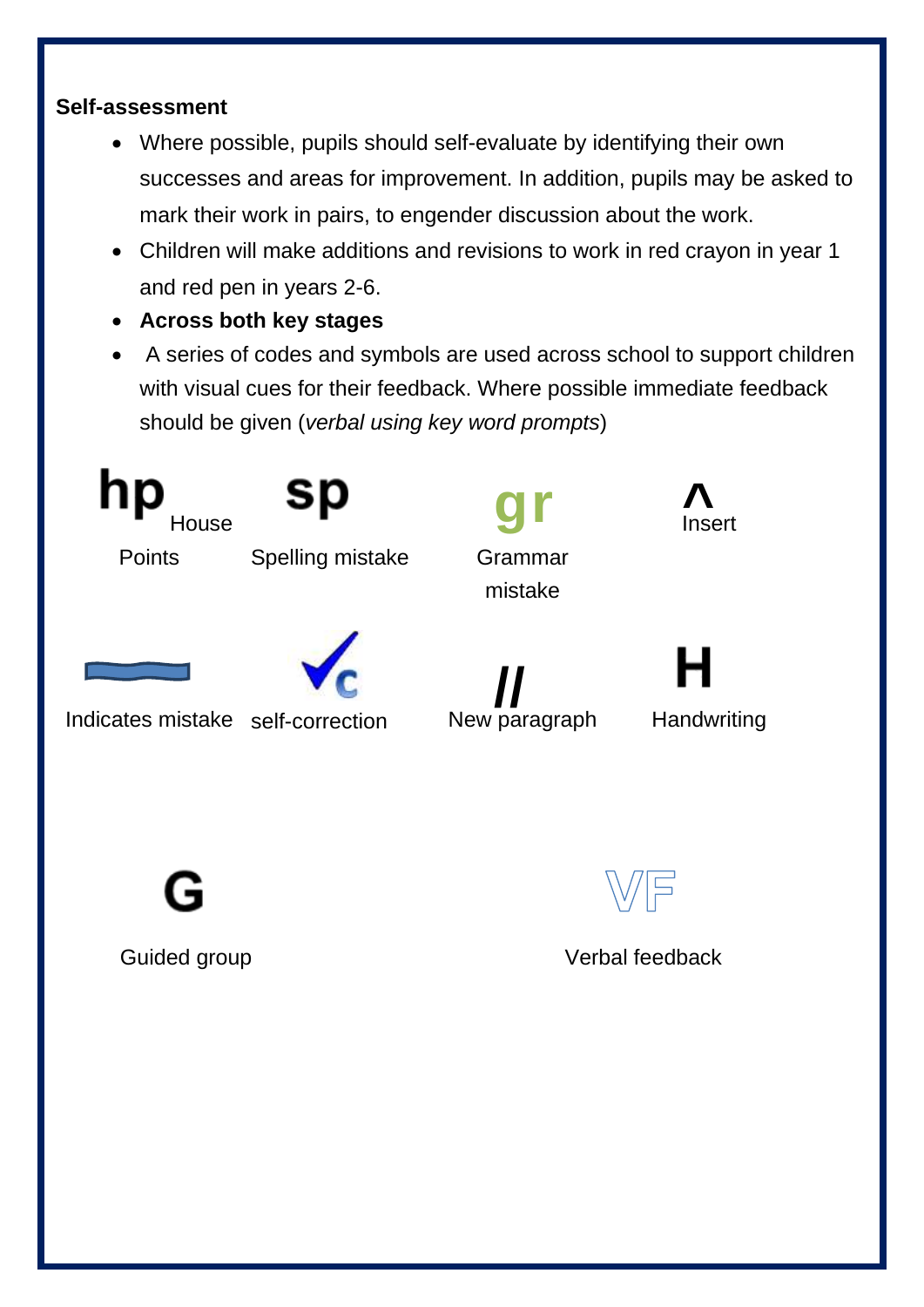## **Additional symbols used in Key stage 1**



#### *Notes on symbols for KS1:*

- Spelling mistake: Focus on common exception words and subject specific words. Children to copy the correct spelling beneath a teacher's example (a maximum of three spellings, per piece of work, should be given in key stage 1).
- Number and letter formation: Teacher to model correct letter formation for chid to copy three times.
- Look carefully: to have a comment explaining what to look at.
- Upper/Lowercase letter: To be modelled by the practitioner.
- Rewards: All practitioners can award stickers or house points for outstanding pieces of work

#### **Monitoring, Evaluation and Review**

The school will review this policy annually and assess its implementation and effectiveness. The policy will be promoted and implemented throughout the school.

#### **Last reviewed July 2020**